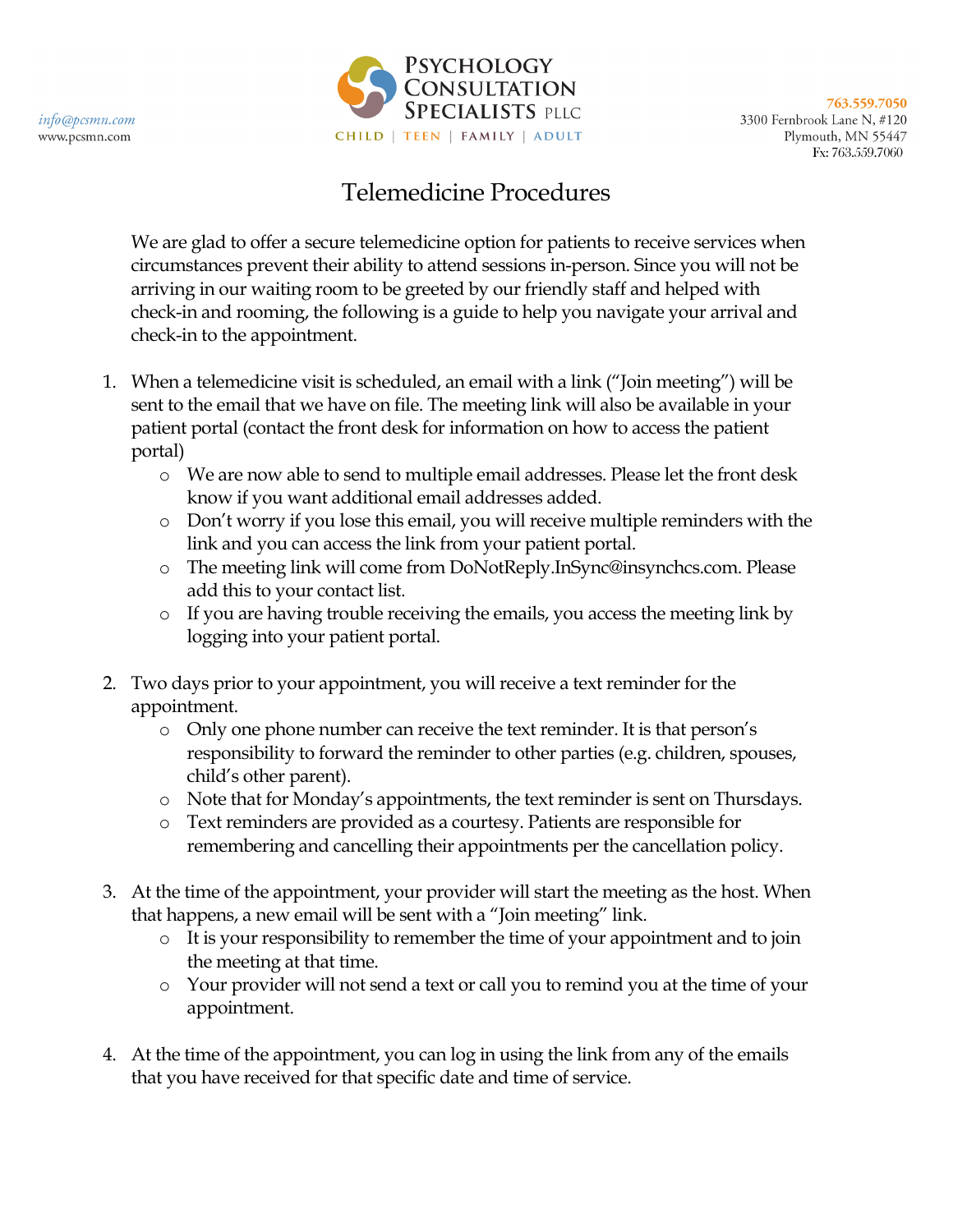



763.559.7050 3300 Fernbrook Lane N, #120 Plymouth, MN 55447

- 5. You can also access the link from your patient portal. If you want to sign up for access to the patient portal, please call the front desk for instructions.
	- o To join from the patient portal:
		- Log in at https://pcsmnintouch.insynchcs.com
		- Click on Home/Dashboard
		- Find your appointment under Upcoming Appointments
		- Click on the Telemedicine button to join
		- You can also click on Messages, locate the message for your appointment, open it and click on Join Meeting.

## Troubleshooting:

- o If you have multiple telemedicine visits scheduled, be sure you have clicked on the link for the one specific to that appointment's **date** and **time** as each appointment has a unique address and password.
- o If you are connected but your audio or video isn't working, it is often easiest to close out and try again.
- o If you are "waiting for the host" it is likely that your provider is delayed from the previous session and will be on shortly or you may have clicked on the wrong link (i.e., wrong date).
- o If you did not receive the email link, you can log in the Patient Portal to access the link. If you are still unable to locate the link, please contact the front desk.

## Communication:

o Call 763-559-7050 or email info@pcsmn.com if you need assistance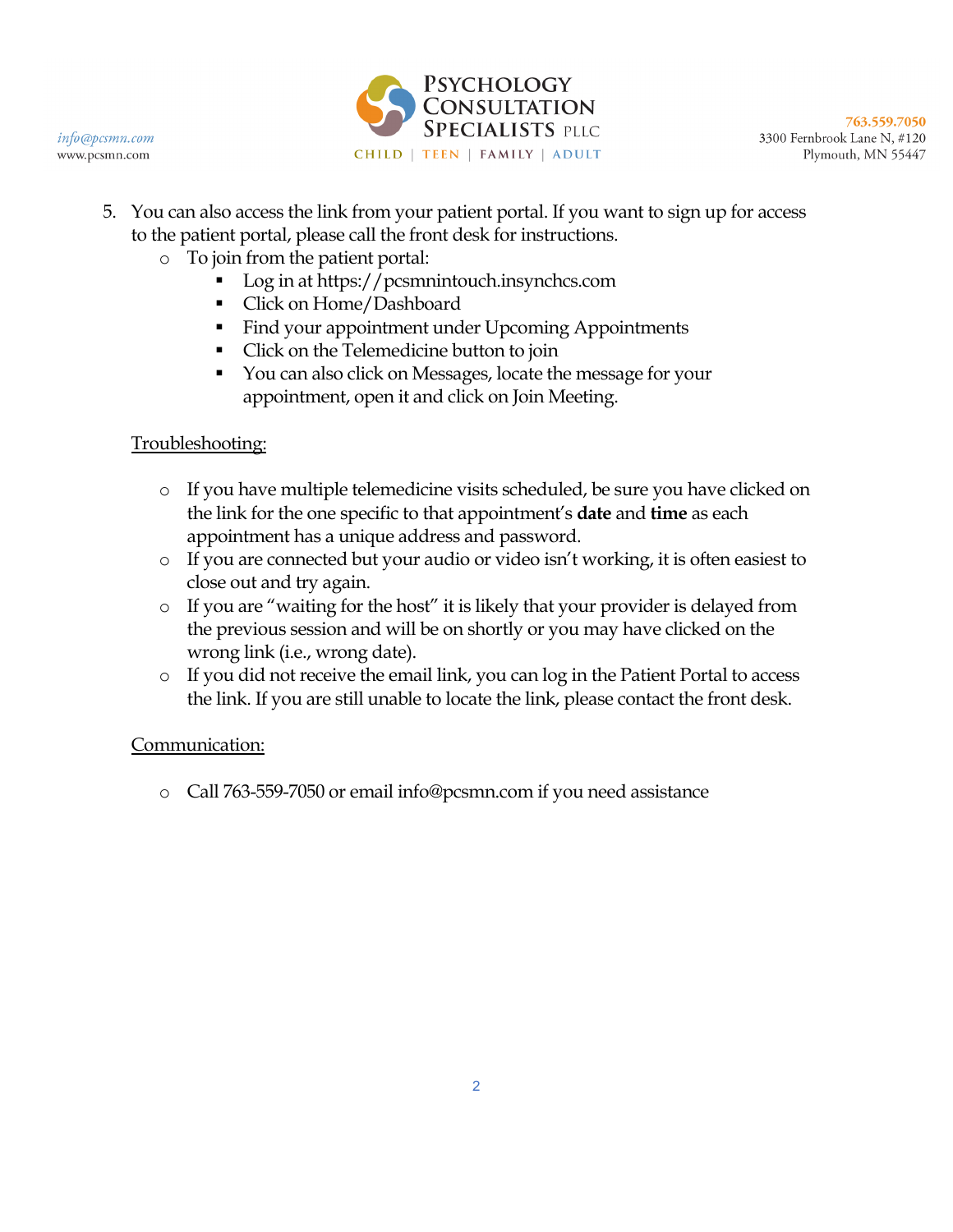

763,559,7050 3300 Fernbrook Lane N, #120 Plymouth, MN 55447

## Frequently Asked Questions

Does my location matter for telemedicine?

- o Yes. All PCS providers are licensed by the state and can only provide therapy when you are physically in a location in which they hold an active license. If you are outside a jurisdiction where your therapist is licensed, your provider will not be able to meet with you. You will still be responsible for cancelling the appointment with 24 or more hours notice, per the cancellation policy.
- o All PCS providers are licensed in the state of MN. Some are also licensed in other states. If you are travelling out of state, check with your provider to determine if they are licensed in that state.

Where can I login for my appointment?

- o Find a quiet and private space at your location- close doors and windows to high-traffic areas.
- o Make sure the area is well-lit. Keep lighting overhead and/or in front of you, rather than behind you. Close blinds and drapes to prevent glares and shadows.
- o Appointments should not be attended from a park, campground, moving car, or other environment that lacks stable internet connection or is unable to provide a distraction-free environment. An attempt to attend an appointment from such an environment may lead to a need to end the appointment and the cancellation policy will apply.

What technology do I need?

- o A mobile device or computer along with internet connection
- o Ensure your device has enough charge (or is plugged in).
- o Tip: Test your device's connectivity prior to your appointment
- o If you intend to use a mobile device, you will either need to download the Zoom app, or access the link directly from a browser